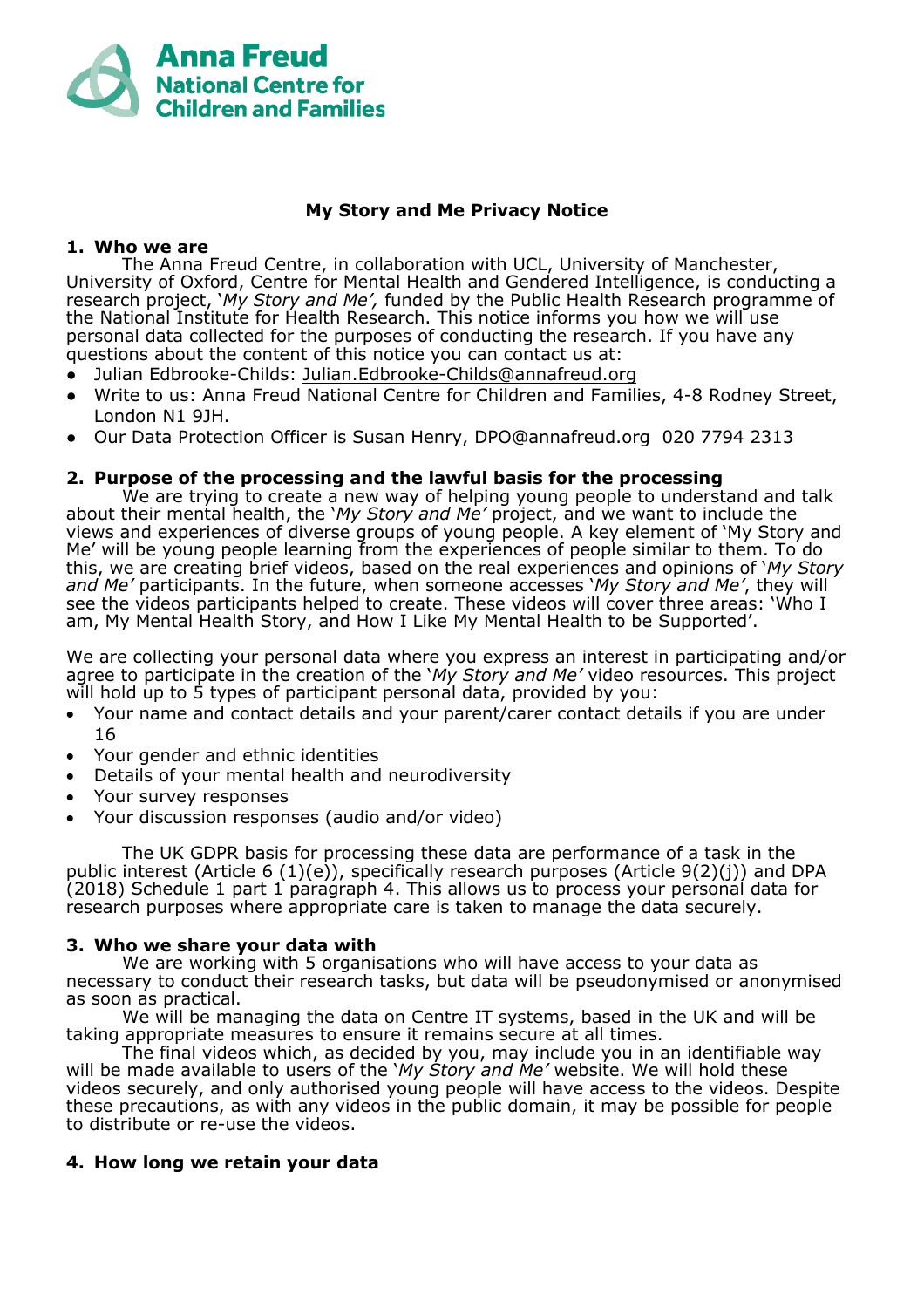We will use the videos we create for up to five years. Where you are identifiable in the video, we will then check with you to make sure that you are happy for us to continue to use your video. We will keep your contact details for this period, so that we can contact you. We will send you an annual update on the project, and as part of this we will ask you to update your contact details if they have changed.

Other than for contacting you if you are identifiable in a video, your personal data will be held securely until the end of the project, June 2022, after which it will be securely disposed of but we will retain the consent forms and the anonymised survey and interview contributions for research purposes for a minimum of 10 years. If you request a copy of the findings, we will retain your contact details for this purpose until these findings are shared, which we expect to be by December 2022.

#### **5. Your data rights**

Under data protection law, you have rights we want to make you aware of. The rights available to you depend on our reason for processing your information and may only apply in certain circumstances. You can check the Information Commissioner's website [https://ico.org.uk/your-data-matters/] for more detail or contact the DPO.

- **The right to be informed**
- **The right of access**
- **The right to correct data**
- **The right to be forgotten**
- **The right to restrict processing**
- **The right to data portability**
- **The right to object to our processing**

You are not required to pay a charge for exercising your rights. We generally have one month within which to respond to your request.

Please contact us at DPO@annafreud.org if you wish to make a request with regard to any of your rights.

### **6. Withdrawal from the project**

If you no longer want to participate in the '*My Story and Me'* project you can withdraw at any time and we will respect that decision and cease to use your data. You can contact us using the contact details included at the top of this notice to make such a request. You can do this until the end of the project (June 2022), unless you take part in an interview – here, you can only withdraw your data up to two weeks after the interview was conducted, because after this point your data will have been combined with all the other interview data and it will not be possible for us to remove any individual contribution from the analysis as it will not be individually identifiable.

We will use the videos we create for five years. We will then check with you to make sure that you are happy for us to continue to use the videos. We will check in with you sooner if we are doing a study looking at the impact of *'My Story and Me'* to make sure you are happy for us to use your video for the duration of the study.

### **7. Making a complaint**

If you feel we may not be handling your data appropriately or if you have any queries or concerns about this you can contact us, [dpo@annafreud.org.](mailto:dpo@annafreud.org)

You can also, at any time, make a complaint about our processing of your data to the Information Commissioner, [https://ico.org.uk/global/contact-us.](https://ico.org.uk/global/contact-us)

#### **8. Obligation to provide data and automated decision making**

You can choose to participate in the research, in which case we do require your data. We do not use profiling or automated decision making when processing your data for any purpose.